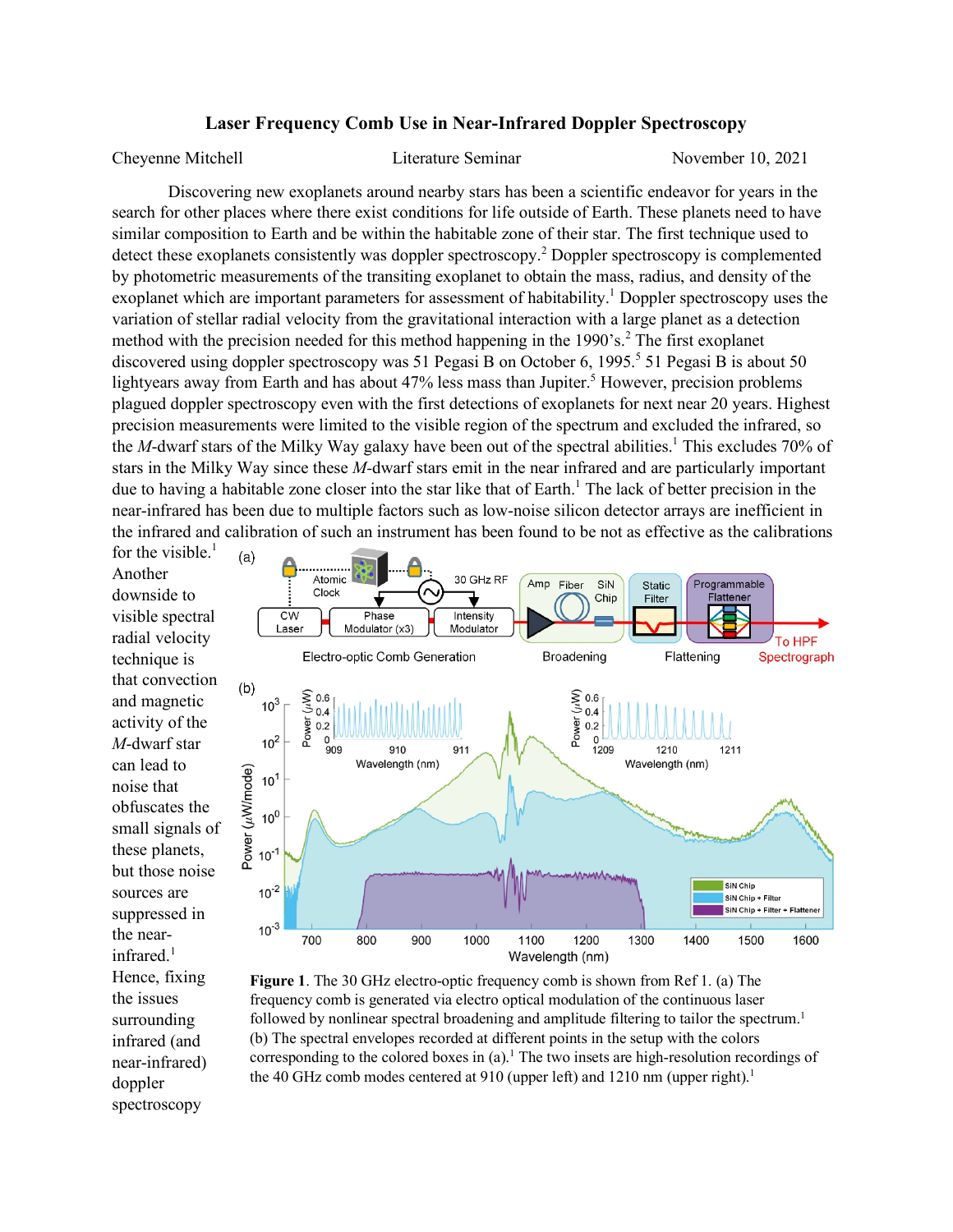would open up many new opportunities for stellar spectroscopy. In comparison, another exoplanetdetecting method akin doppler spectroscopy is the transit method, which detects the changes in solar intensity.3,4 The solar intensity decreases when an exoplanet orbits in between its star and Earth, but the presence of other astrophysical phenomena that may mimic transits can lead to false positives.<sup>4</sup> Both the transit method and doppler spectroscopy preferentially detect exoplanets that orbit closer to their host stars and are larger in mass or size.<sup>3</sup>

Instrumentation for precise infrared doppler spectroscopy measurements was developed in 2019 using an optical frequency comb as seen in Figure 1a.<sup>1</sup> Optical frequency combs consist of an equally spaced array of laser frequencies, and those for high precision radial velocity measurements have challenges regarding the spectral coverage over hundreds of nanometers needed in an astronomical observatory environment.<sup>1</sup> This component is critical for high-precision radial velocity measurements, and is generated by electro-optical modulating a continuous wave laser. <sup>1</sup> After this modulation, the spectrum is tailored by nonlinear spectral broadening and filtering the amplitude.<sup>1</sup> The spectral envelopes at the different stages of tailoring can be seen in Figure 1b with the most tailoring seen in the purple spectral envelope.<sup>1</sup> The teeth of this comb is seen in insets of Figure 1b, and these uniform teeth are compared to starlight to detect any minute changes.<sup>1</sup>

Starlight collected by the Hobby-Eberly telescope from southwest Texas and the light from a frequency comb with teeth spaced 30 GHz apart were coupled to the highly stabilized Habitable Zone Planet Finder (HPF) spectrograph as seen in figure 2. <sup>1</sup> The HPF spectrograph was used to track minute wavelength changes in the stellar spectrum with the precise calibration grid provided by the laser frequency comb as mentioned earlier. <sup>1</sup> The frequency comb



**Figure 2**. The instrumentation for precision infrared radial velocity spectroscopy is shown from Ref 1. Starlight was collected by the Hobby-Eberly telescope and directed to an optical fiber. To generate a frequency comb with teeth spaced 30 GHz, lasers, electro-optics, and

nanophotonics were used, and the comb was stabilized using an atomic clock. Both the starlight and frequency comb light were coupled to the highly stabilized Habitable Zone Planet Finder (HPF) spectrograph.

spanned 700-1600 nanometers provided a robust calibrator for long-term operation at the telescope.<sup>1</sup> This optical frequency comb was integrated into the HPF calibration system and has been operating both continuously and autonomously since May 2018.<sup>1</sup>

Characterizing this system's present radial velocity precision was done using on-sky stellar observations of stable *M*-dwarf stars with known orbiting planets.<sup>1</sup> Barnard's star is a bright nearby star with its radial velocity measurements showing a low-amplitude signal attributed to an exoplanet.<sup>1</sup> It is among the most stable *M*-dwarf stars known, and the perfect choice to test out this new measurement